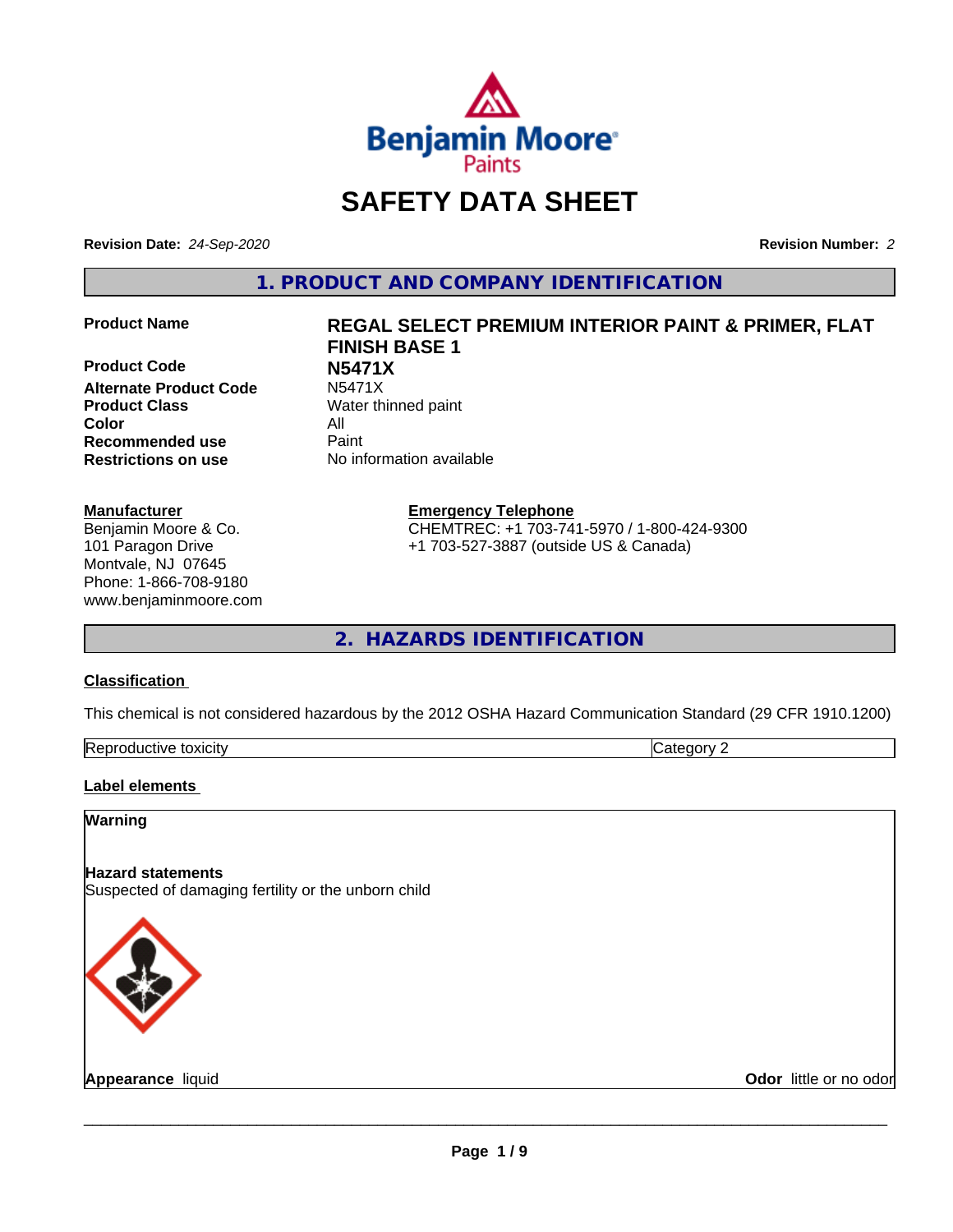#### **Precautionary Statements - Prevention**

Obtain special instructions before use Do not handle until all safety precautions have been read and understood Use personal protective equipment as required

#### **Precautionary Statements - Response**

IF exposed or concerned: Get medical advice/attention

#### **Precautionary Statements - Storage**

Store locked up

#### **Precautionary Statements - Disposal**

Dispose of contents/container to an approved waste disposal plant

#### **Hazards not otherwise classified (HNOC)**

Not applicable

#### **Other information**

No information available

 **WARNING:** This product contains isothiazolinone compounds at levels of <0.1%. These substances are biocides commonly found in most paints and a variety of personal care products as a preservative. Certain individuals may be sensitive or allergic to these substances, even at low levels.

#### **3. COMPOSITION INFORMATION ON COMPONENTS**

| <b>Chemical name</b> | CAS No.    | Weight-%    |
|----------------------|------------|-------------|
| Titanium dioxide     | 13463-67-7 | 15 - 20     |
| Kaolin, calcined     | 92704-41-1 | $5 - 10$    |
| Limestone            | 1317-65-3  | $5 - 10$    |
| Diatomaceous earth   | 61790-53-2 | - 5         |
| Silica amorphous     | 7631-86-9  | - 5         |
| Nepheline syenite    | 37244-96-5 | - 5         |
| Trimethylolpropane   | 77-99-6    | $0.1 - 0.5$ |

|                       | 4. FIRST AID MEASURES                                                                                    |
|-----------------------|----------------------------------------------------------------------------------------------------------|
| <b>General Advice</b> | No hazards which require special first aid measures.                                                     |
| <b>Eye Contact</b>    | Rinse thoroughly with plenty of water for at least 15 minutes and consult a<br>physician.                |
| <b>Skin Contact</b>   | Wash off immediately with soap and plenty of water while removing all<br>contaminated clothes and shoes. |
| <b>Inhalation</b>     | Move to fresh air. If symptoms persist, call a physician.                                                |
| Ingestion             | Clean mouth with water and afterwards drink plenty of water. Consult a physician<br>if necessary.        |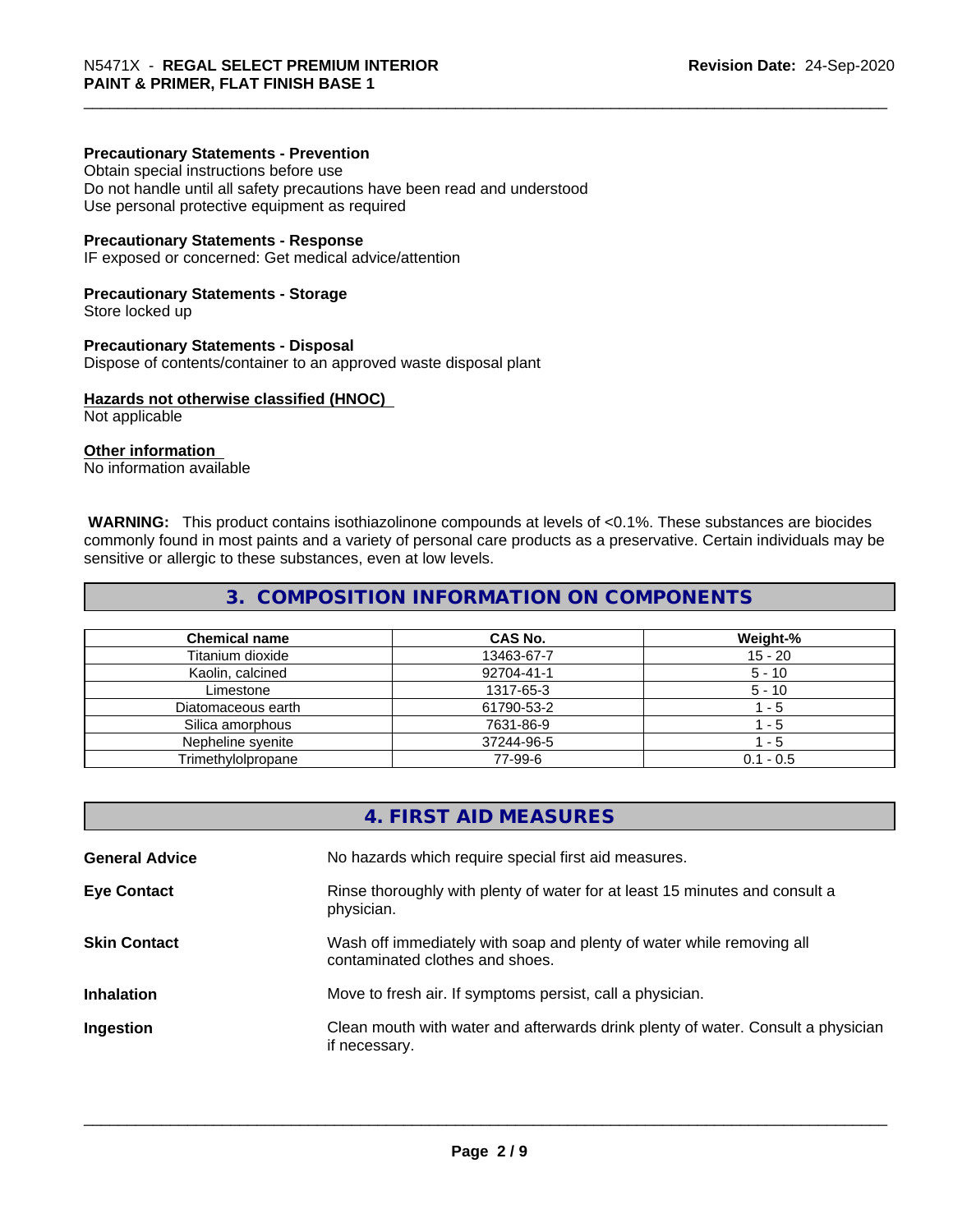**Most Important Symptoms/Effects** None known.

**Notes To Physician** Treat symptomatically.

**5. FIRE-FIGHTING MEASURES**

| <b>Suitable Extinguishing Media</b>                                              | Use extinguishing measures that are appropriate to local<br>circumstances and the surrounding environment.                                   |  |
|----------------------------------------------------------------------------------|----------------------------------------------------------------------------------------------------------------------------------------------|--|
| Protective equipment and precautions for firefighters                            | As in any fire, wear self-contained breathing apparatus<br>pressure-demand, MSHA/NIOSH (approved or equivalent)<br>and full protective gear. |  |
| <b>Specific Hazards Arising From The Chemical</b>                                | Closed containers may rupture if exposed to fire or<br>extreme heat.                                                                         |  |
| Sensitivity to mechanical impact                                                 | No                                                                                                                                           |  |
| Sensitivity to static discharge                                                  | No                                                                                                                                           |  |
| <b>Flash Point Data</b><br>Flash point (°F)<br>Flash Point (°C)<br><b>Method</b> | Not applicable<br>Not applicable<br>Not applicable                                                                                           |  |
| <b>Flammability Limits In Air</b>                                                |                                                                                                                                              |  |
| Lower flammability limit:<br><b>Upper flammability limit:</b>                    | Not applicable<br>Not applicable                                                                                                             |  |
| <b>NFPA</b><br>Health: 2<br>Flammability: 0                                      | <b>Instability: 0</b><br><b>Special: Not Applicable</b>                                                                                      |  |
| <b>NFPA Legend</b><br>0 - Not Hazardous<br>1 - Slightly                          |                                                                                                                                              |  |

2 - Moderate

3 - High

4 - Severe

*The ratings assigned are only suggested ratings, the contractor/employer has ultimate responsibilities for NFPA ratings where this system is used.*

*Additional information regarding the NFPA rating system is available from the National Fire Protection Agency (NFPA) at www.nfpa.org.*

## **6. ACCIDENTAL RELEASE MEASURES**

| <b>Personal Precautions</b>      | Avoid contact with skin, eyes and clothing. Ensure adequate ventilation.                             |
|----------------------------------|------------------------------------------------------------------------------------------------------|
| <b>Other Information</b>         | Prevent further leakage or spillage if safe to do so.                                                |
| <b>Environmental precautions</b> | See Section 12 for additional Ecological Information.                                                |
| <b>Methods for Cleaning Up</b>   | Soak up with inert absorbent material. Sweep up and shovel into suitable<br>containers for disposal. |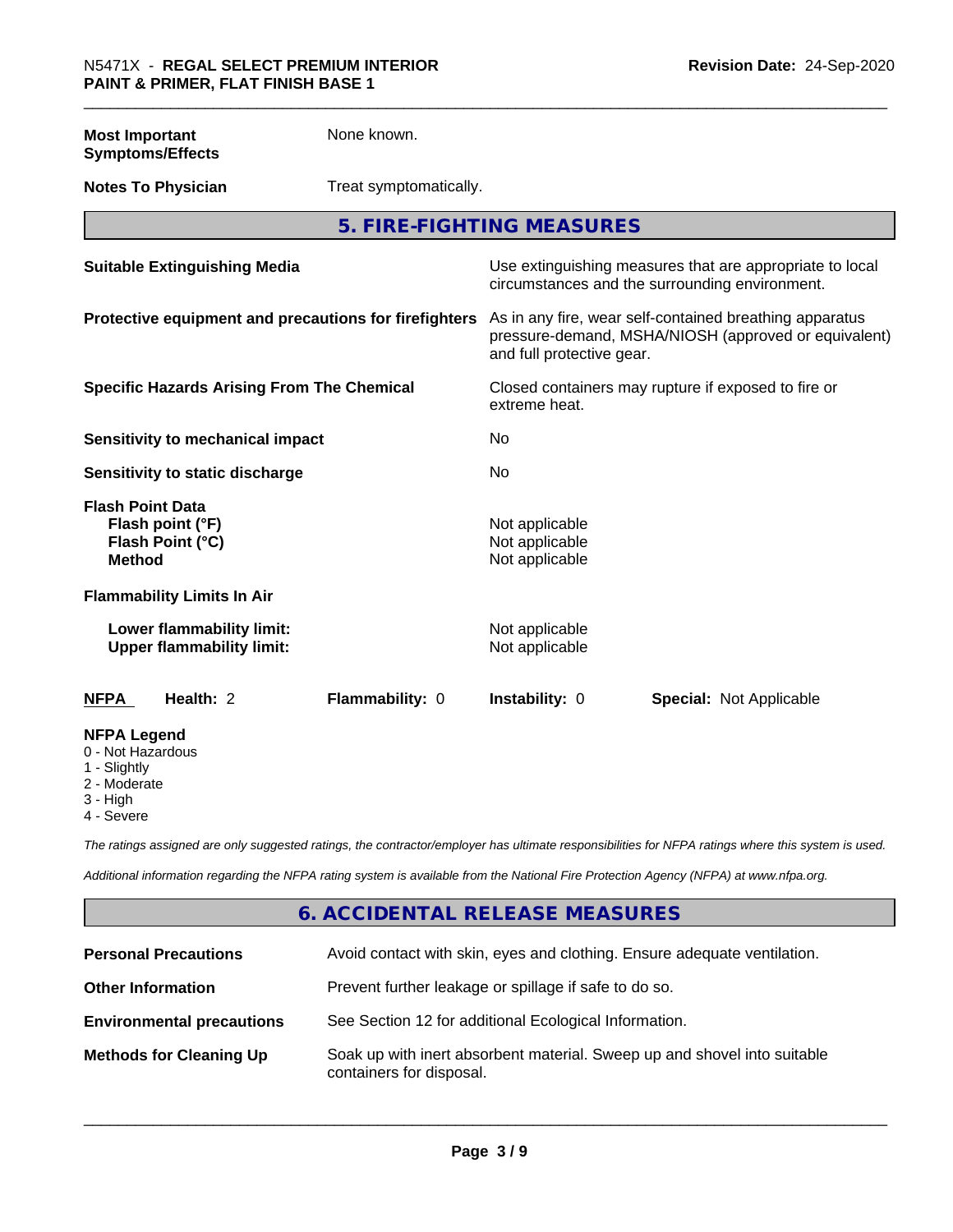## **7. HANDLING AND STORAGE**

| <b>Handling</b>               | Avoid contact with skin, eyes and clothing. Avoid breathing vapors, spray mists or<br>sanding dust. In case of insufficient ventilation, wear suitable respiratory<br>equipment. |  |
|-------------------------------|----------------------------------------------------------------------------------------------------------------------------------------------------------------------------------|--|
| <b>Storage</b>                | Keep container tightly closed. Keep out of the reach of children.                                                                                                                |  |
| <b>Incompatible Materials</b> | No information available                                                                                                                                                         |  |

## **8. EXPOSURE CONTROLS/PERSONAL PROTECTION**

#### **Exposure Limits**

| <b>Chemical name</b> | <b>ACGIH TLV</b>         | <b>OSHA PEL</b>                               |
|----------------------|--------------------------|-----------------------------------------------|
| Titanium dioxide     | TWA: $10 \text{ mg/m}^3$ | 15 mg/m <sup>3</sup> - TWA                    |
| Limestone            | N/E                      | 15 mg/m $3$ - TWA<br>$5 \text{ mg/m}^3$ - TWA |
| Diatomaceous earth   | N/E                      | 20 mppcf - TWA                                |
| Silica amorphous     | N/E                      | 20 mppcf - TWA                                |

#### **Legend**

ACGIH - American Conference of Governmental Industrial Hygienists Exposure Limits OSHA - Occupational Safety & Health Administration Exposure Limits N/E - Not Established

| Ensure adequate ventilation, especially in confined areas.                                                                          |  |
|-------------------------------------------------------------------------------------------------------------------------------------|--|
|                                                                                                                                     |  |
| Safety glasses with side-shields.                                                                                                   |  |
| Protective gloves and impervious clothing.                                                                                          |  |
| In case of insufficient ventilation wear suitable respiratory equipment.                                                            |  |
| Avoid contact with skin, eyes and clothing. Remove and wash contaminated<br>clothing before re-use. Wash thoroughly after handling. |  |
|                                                                                                                                     |  |

## **9. PHYSICAL AND CHEMICAL PROPERTIES**

| Appearance              | liquid                   |
|-------------------------|--------------------------|
| Odor                    | little or no odor        |
| <b>Odor Threshold</b>   | No information available |
| Density (Ibs/gal)       | $11.1 - 11.2$            |
| <b>Specific Gravity</b> | $1.33 - 1.35$            |
| рH                      | No information available |
| <b>Viscosity (cps)</b>  | No information available |
| Solubility(ies)         | No information available |
| <b>Water solubility</b> | No information available |
| <b>Evaporation Rate</b> | No information available |
| Vapor pressure          | No information available |
| Vapor density           | No information available |
|                         |                          |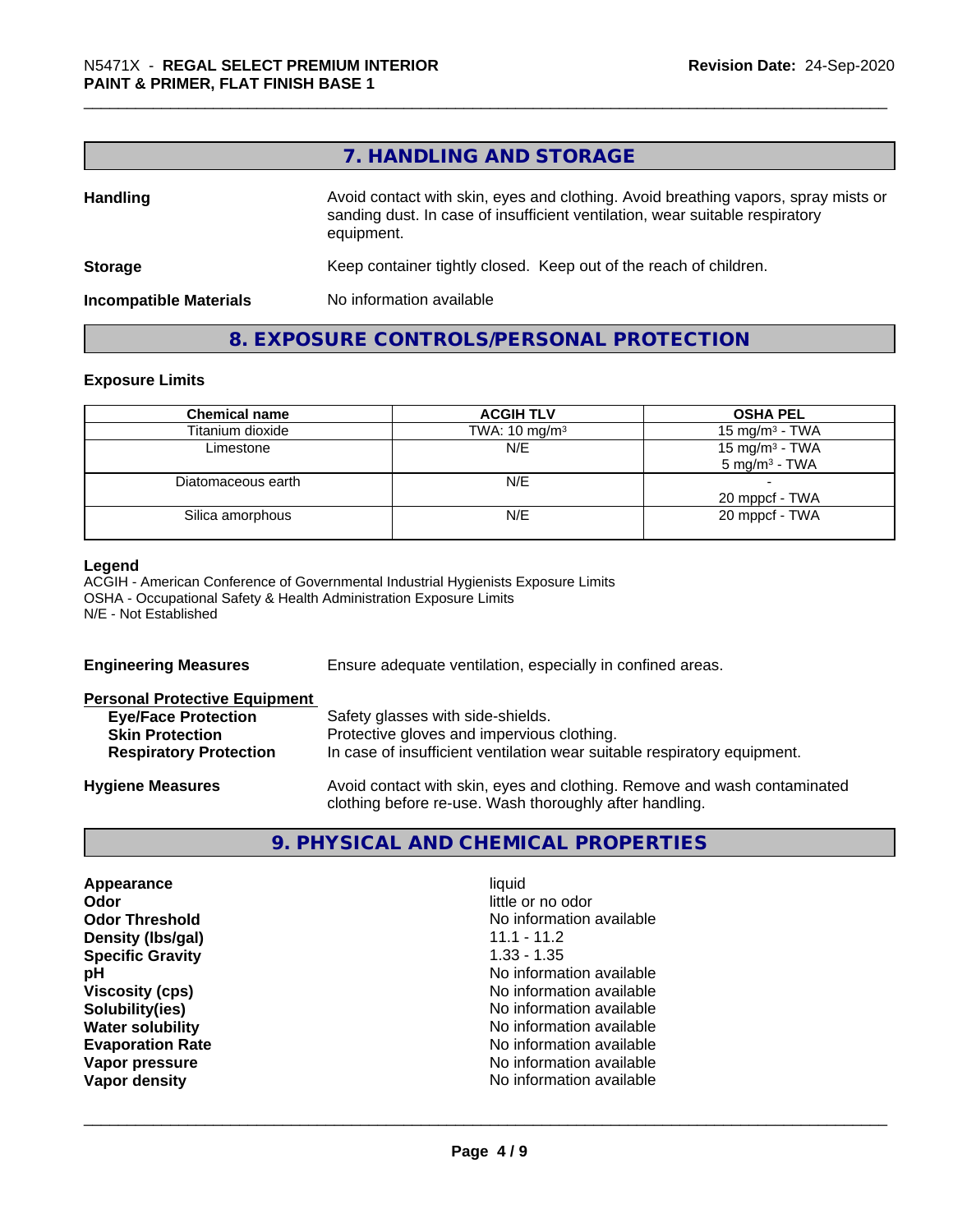| Wt. % Solids                         | $50 - 60$                |
|--------------------------------------|--------------------------|
| Vol. % Solids                        | $35 - 45$                |
| Wt. % Volatiles                      | $40 - 50$                |
| Vol. % Volatiles                     | $55 - 65$                |
| <b>VOC Regulatory Limit (g/L)</b>    | < 50                     |
| <b>Boiling Point (°F)</b>            | 212                      |
| <b>Boiling Point (°C)</b>            | 100                      |
| Freezing point (°F)                  | 32                       |
| <b>Freezing Point (°C)</b>           | 0                        |
| Flash point (°F)                     | Not applicable           |
| Flash Point (°C)                     | Not applicable           |
| <b>Method</b>                        | Not applicable           |
| Flammability (solid, gas)            | Not applicable           |
| <b>Upper flammability limit:</b>     | Not applicable           |
| Lower flammability limit:            | Not applicable           |
| <b>Autoignition Temperature (°F)</b> | No information available |
| <b>Autoignition Temperature (°C)</b> | No information available |
| Decomposition Temperature (°F)       | No information available |
| Decomposition Temperature (°C)       | No information available |
| <b>Partition coefficient</b>         | No information available |

#### **10. STABILITY AND REACTIVITY**

| <b>Reactivity</b>                       | Not Applicable                           |
|-----------------------------------------|------------------------------------------|
| <b>Chemical Stability</b>               | Stable under normal conditions.          |
| <b>Conditions to avoid</b>              | Prevent from freezing.                   |
| <b>Incompatible Materials</b>           | No materials to be especially mentioned. |
| <b>Hazardous Decomposition Products</b> | None under normal use.                   |
| Possibility of hazardous reactions      | None under normal conditions of use.     |

## **11. TOXICOLOGICAL INFORMATION**

**Product Information**

#### **Information on likely routes of exposure**

**Principal Routes of Exposure** Eye contact, skin contact and inhalation.

**Acute Toxicity** 

**Product Information** No information available

#### **Symptoms related to the physical,chemical and toxicological characteristics**

**Symptoms** No information available

#### **Delayed and immediate effects as well as chronic effects from short and long-term exposure**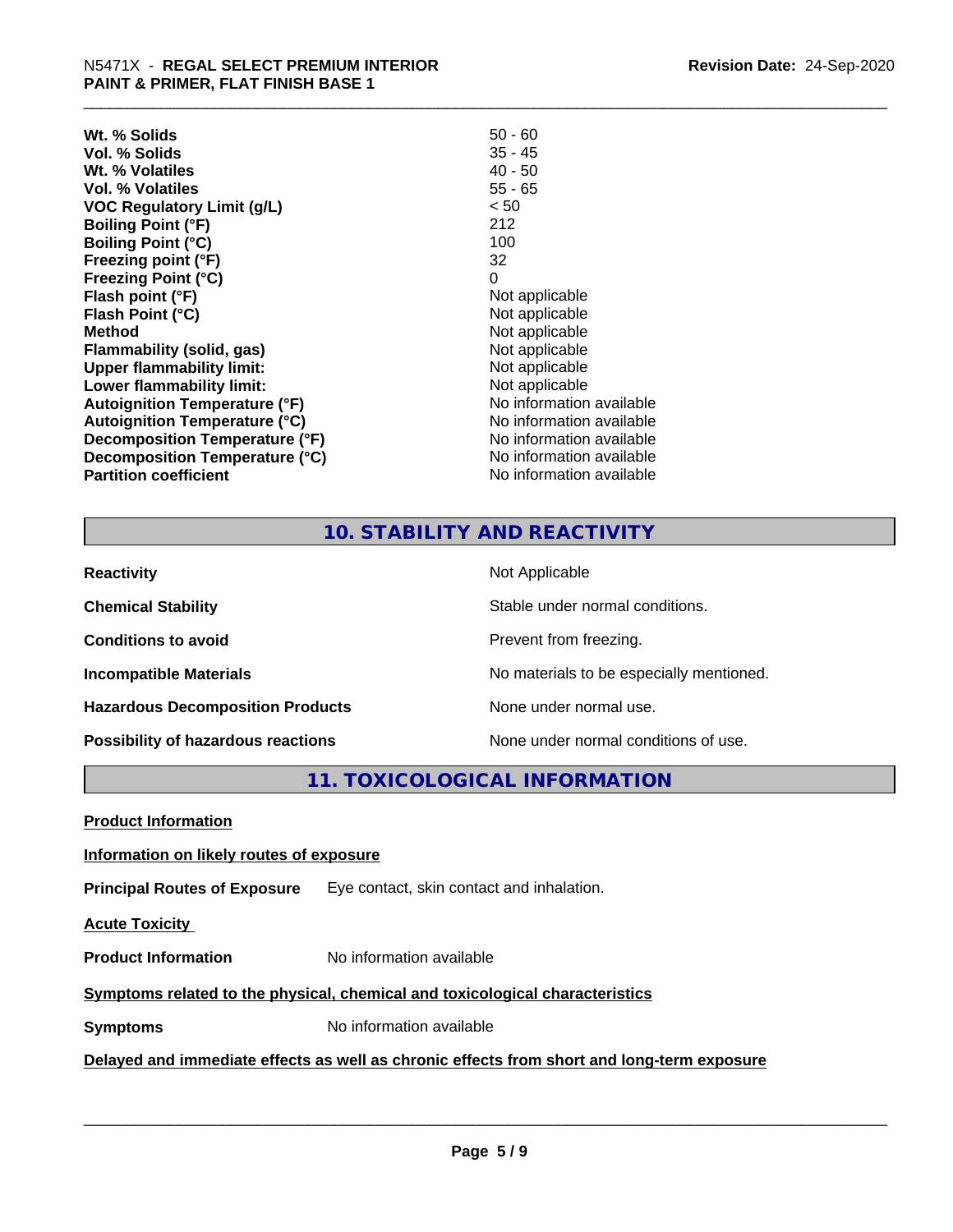| Eye contact<br><b>Skin contact</b> | May cause slight irritation.<br>Substance may cause slight skin irritation. Prolonged or repeated contact may dry<br>skin and cause irritation. |
|------------------------------------|-------------------------------------------------------------------------------------------------------------------------------------------------|
| <b>Inhalation</b>                  | May cause irritation of respiratory tract.                                                                                                      |
| Ingestion                          | Ingestion may cause gastrointestinal irritation, nausea, vomiting and diarrhea.                                                                 |
| <b>Sensitization</b>               | No information available                                                                                                                        |
| <b>Neurological Effects</b>        | No information available.                                                                                                                       |
| <b>Mutagenic Effects</b>           | No information available.                                                                                                                       |
| <b>Reproductive Effects</b>        | Possible risk of impaired fertility. Possible risk of harm to the unborn child.                                                                 |
| <b>Developmental Effects</b>       | No information available.                                                                                                                       |
| <b>Target organ effects</b>        | No information available.                                                                                                                       |
| <b>STOT - single exposure</b>      | No information available.                                                                                                                       |
| <b>STOT - repeated exposure</b>    | No information available.                                                                                                                       |
| Other adverse effects              | No information available.                                                                                                                       |
| <b>Aspiration Hazard</b>           | No information available                                                                                                                        |

#### **Numerical measures of toxicity**

**The following values are calculated based on chapter 3.1 of the GHS document**

**ATEmix (oral)** 18171 mg/kg

#### **Component Information**

| Chemical name                  | Oral LD50                                      | Dermal LD50             | Inhalation LC50         |
|--------------------------------|------------------------------------------------|-------------------------|-------------------------|
| Titanium dioxide<br>13463-67-7 | $> 10000$ mg/kg (Rat)                          |                         |                         |
| Kaolin, calcined<br>92704-41-1 | $>$ 2000 mg/kg (Rat)                           |                         |                         |
| Silica amorphous<br>7631-86-9  | $= 7900$ mg/kg (Rat)                           | $>$ 2000 mg/kg (Rabbit) | $> 2.2$ mg/L (Rat) 1 h  |
| Trimethylolpropane<br>77-99-6  | $= 14100$ mg/kg (Rat)<br>$= 14000$ mg/kg (Rat) |                         | $> 0.29$ mg/L (Rat) 4 h |

#### **Chronic Toxicity**

#### **Carcinogenicity**

*The information below indicateswhether each agency has listed any ingredient as a carcinogen:.*

| <b>Chemical</b><br>name            | <b>IARC</b>                                | <b>NTP</b> | ດເ⊔າ<br>∪אח |
|------------------------------------|--------------------------------------------|------------|-------------|
|                                    | .<br>クロ<br>Human<br>Possible<br><u>_ _</u> |            | ∟isted      |
| .<br><br>dioxide<br><b>itanium</b> | Carcinogen                                 |            |             |

• Although IARC has classified titanium dioxide as possibly carcinogenic to humans (2B), their summary concludes: "No significant exposure to titanium dioxide is thought to occur during the use of products in which titanium dioxide is bound to other materials, such as paint."

#### **Legend**

IARC - International Agency for Research on Cancer NTP - National Toxicity Program OSHA - Occupational Safety & Health Administration

**12. ECOLOGICAL INFORMATION**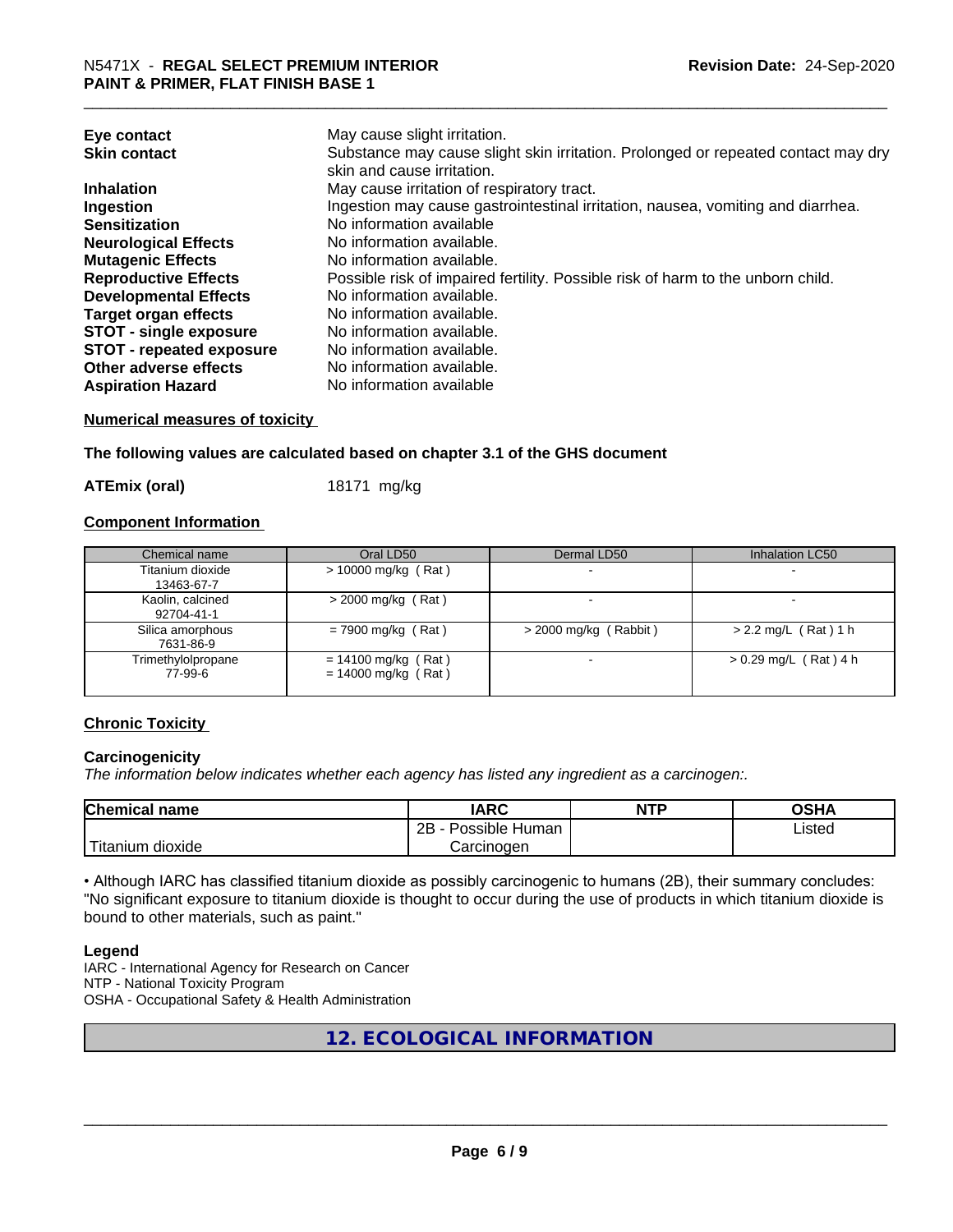#### **Ecotoxicity Effects**

The environmental impact of this product has not been fully investigated.

#### **Product Information**

#### **Acute Toxicity to Fish**

No information available

#### **Acute Toxicity to Aquatic Invertebrates**

No information available

#### **Acute Toxicity to Aquatic Plants**

No information available

#### **Persistence / Degradability**

No information available.

#### **Bioaccumulation**

There is no data for this product.

#### **Mobility in Environmental Media**

No information available.

#### **Ozone**

No information available

#### **Component Information**

#### **Acute Toxicity to Fish**

Titanium dioxide  $LC50:$  > 1000 mg/L (Fathead Minnow - 96 hr.)

#### **Acute Toxicity to Aquatic Invertebrates**

No information available

#### **Acute Toxicity to Aquatic Plants**

No information available

|                              | 13. DISPOSAL CONSIDERATIONS                                                                                                                                                                                               |
|------------------------------|---------------------------------------------------------------------------------------------------------------------------------------------------------------------------------------------------------------------------|
| <b>Waste Disposal Method</b> | Dispose of in accordance with federal, state, and local regulations. Local<br>requirements may vary, consult your sanitation department or state-designated<br>environmental protection agency for more disposal options. |
|                              | <b>14. TRANSPORT INFORMATION</b>                                                                                                                                                                                          |
| <b>DOT</b>                   | Not regulated                                                                                                                                                                                                             |
| <b>ICAO/IATA</b>             | Not regulated                                                                                                                                                                                                             |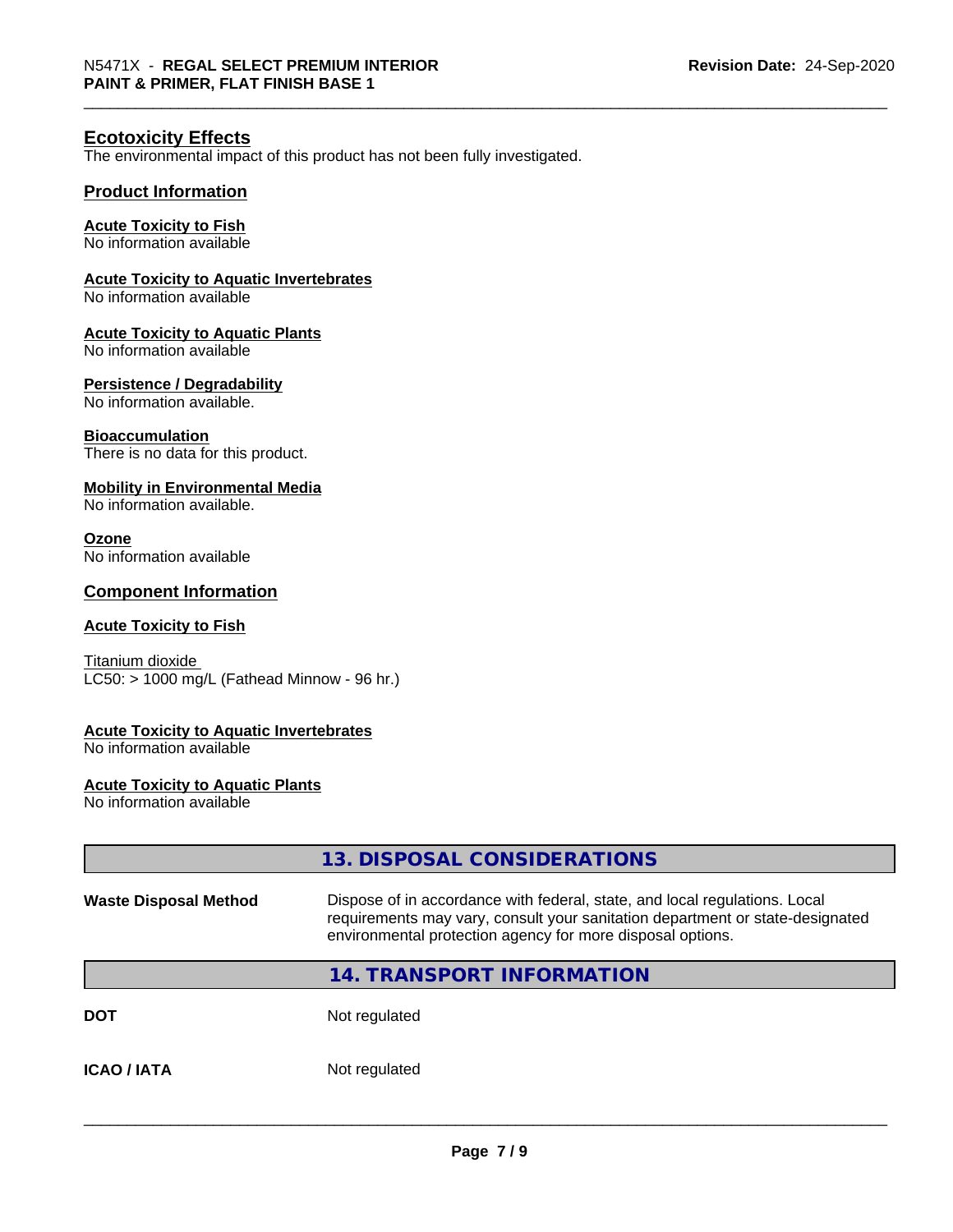**IMDG / IMO** Not regulated

**15. REGULATORY INFORMATION**

#### **International Inventories**

| <b>TSCA: United States</b> | Yes - All components are listed or exempt. |
|----------------------------|--------------------------------------------|
| <b>DSL: Canada</b>         | Yes - All components are listed or exempt. |

#### **Federal Regulations**

#### **SARA 311/312 hazardous categorization**

| Acute health hazard               | No  |  |
|-----------------------------------|-----|--|
| Chronic Health Hazard             | Yes |  |
| Fire hazard                       | No  |  |
| Sudden release of pressure hazard | Nο  |  |
| Reactive Hazard                   | Nο  |  |

#### **SARA 313**

Section 313 of Title III of the Superfund Amendments and Reauthorization Act of 1986 (SARA). This product contains a chemical or chemicals which are subject to the reporting requirements of the Act and Title 40 of the Code of Federal Regulations, Part 372:

*None*

#### **Clean Air Act,Section 112 Hazardous Air Pollutants (HAPs) (see 40 CFR 61)**

This product contains the following HAPs:

*None*

#### **US State Regulations**

#### **California Proposition 65**

**A** WARNING: Cancer and Reproductive Harm– www.P65warnings.ca.gov

#### **State Right-to-Know**

| <b>Chemical name</b> | <b>Massachusetts</b> | <b>New Jersey</b> | Pennsylvania |
|----------------------|----------------------|-------------------|--------------|
| Titanium dioxide     |                      |                   |              |
| Limestone            |                      |                   |              |
| Diatomaceous earth   |                      |                   |              |
| Silica amorphous     |                      |                   |              |

#### **Legend**

X - Listed